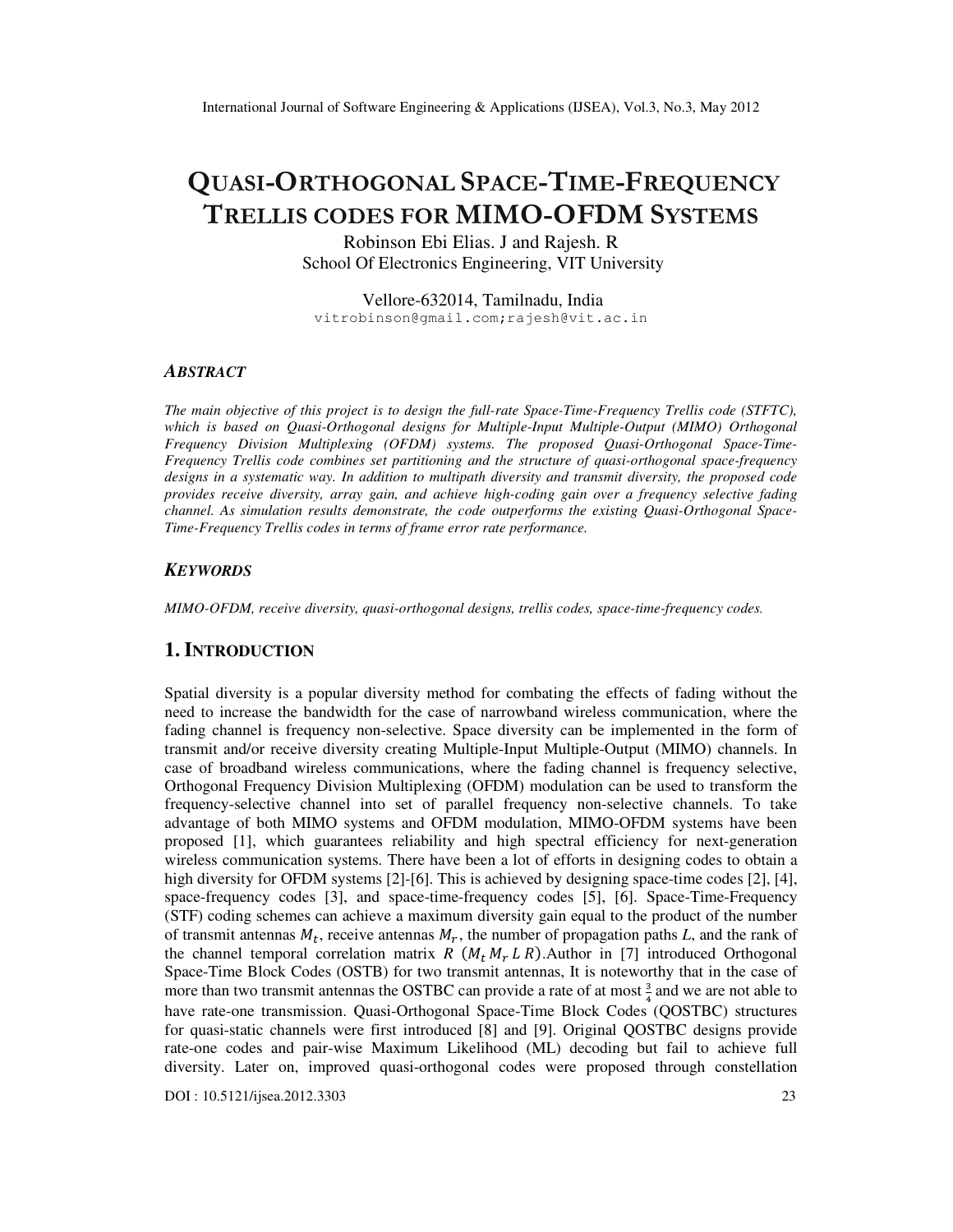rotation [10]-[13]. In [14] uses multiple antennas in receiver which provides array gain and receive diversity gain. In many of these schemes, good performance and the frequency and spatial diversities are guaranteed by concatenating a Trellis Coded Modulation (TCM) with a space-time-frequency code. However, these proposals have several drawbacks such as not being optimized for MIMO-OFDM systems, having a low coding rate, a large number of trellis states and a low coding gain among others.

Then, motivated by a need for trellis codes with good performance, low number of trellis states and low decoding complexity, we propose a scheme called Quasi-Orthogonal Space-Time-Frequency Trellis Codes (QOSTFTCs), where we combine Quasi-Orthogonal-Space-Time-Frequency Block Code (QOSTFBC) [15] for a Frequency Selective Channel (FSC) with four taps, with a trellis code in a systematic way. Note that for this case  $(L=4)$ , the QOSTFBC is related to the QOSTBC with eight transmit antennas, with the difference that the QOSTFBC is implemented as a block diagonal quasi-orthogonal structure to take advantage of coding across the space, time, frequency dimensions. There has been no previous work on QOSTF trellis codes for four transmit antennas with parallel transitions in the trellis structure, such that both the multipath diversity and coding gain can be achieved despite parallel transitions. Furthermore, the QOSTF trellis schemes proposed in this letter are based on the design criteria derived in [18], [17] with appropriate arrangements. Although the code from [17] exploits the multipath diversity and transmit diversity gains available in the MIMO-OFDM channel, it does not provide additional coding gain, array gain and receive diversity as our proposed code do for four transmit and two receive antennas.



Figure 1. Transmitter block diagram for QOSTFTC



Figure 2. Receiver block diagram for QOSTFTC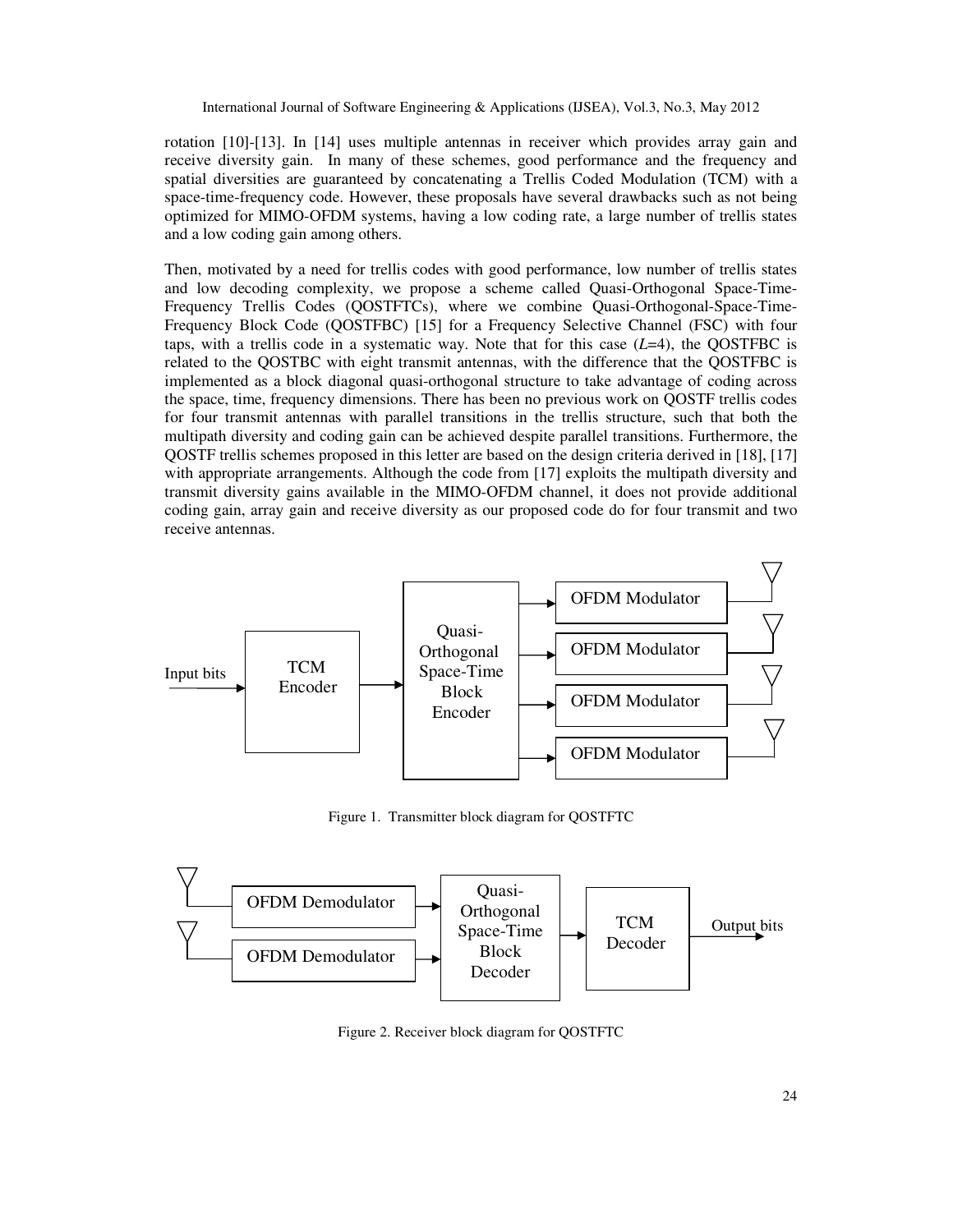# **2. SYSTEM MODEL**

The transmitter and receiver block diagram of proposed QOSTFTC for MIMO-OFDM system with four transmit antennas  $(M<sub>r</sub>=4)$  and two receive antenna  $(M<sub>r</sub>=2)$  is given in Figures 1 and 2. Each transmit and receive antenna employs an OFDM modulator and demodulator with *N* subcarriers. Assume that the receiver has perfect channel knowledge while the transmitter does not know the channel. There is no spatial fading correlation exists in between antennas throughout this work. And also assume that the channel impulse response (CIR) between the transmit antenna *p* and receive antenna *q* has *L* independent delay paths on each OFDM symbol and an arbitrary power delay profile is given by

$$
h_{p,q}(t) = \sum_{l=0}^{L=1} \alpha_{p,q}(l)\delta(t - \tau_l)
$$
 (1)

Where  $\tau_l$  represents the  $l^{\text{th}}$  path delay and  $\alpha_{p,q}(l)$  are the fading coefficients at delay  $\tau_l$ . It is assumed that all channels have the same power-delay profile. Note that each  $\alpha_{n,q}(l)$  is a zero mean complex Gaussian random variable with a variance of  $\frac{\sigma_l^2}{4}$  on each dimension. For normalization purposes, assume that  $\sum_{l=0}^{L-1} \sigma_l^2 = 1$  in each transmit-receive link. It is necessary to append a cyclic prefix to each OFDM symbol to avoid Inter Symbol Interference (ISI) which is caused by the multipath delay of the channel, the channel frequency response (CFR), i.e. the fading coefficient for the *n*th subcarrier between transmit antenna *p* and receive antenna *q* is given by

$$
H_{p,q}(n) = \sum_{l=0}^{L-1} \alpha_{p,q}(l) \, e^{-j2\pi n \Delta_f \tau_l} \tag{2}
$$

Where  $\Delta_f$  is the inter subcarrier spacing,  $\tau_l = l$  T<sub>s</sub> is the *l*<sup>th</sup> path delay and  $T_s = \frac{1}{N\Delta}$  $\frac{1}{N\Delta_f}$  is the sampling interval of the OFDM system. A space –frequency codeword for four transmit antennas transmitted at  $t^{\text{th}}$  OFDM symbol period can be represented by,

$$
\mathbf{C}_{\rm SF}^t = [c_1^t(n) \ c_2^t(n) \ c_3^t(n) \ c_4^t(n)] \ \epsilon \ \mathbb{C}^{N \times M_t}
$$

Where  $c_p^t(n)$  is the complex data transmitted by the  $p^{\text{th}}$  transmit antenna at the  $n^{\text{th}}$  subcarrier, n=0,...,N-1. Moreover,  $\mathbf{C}_{SF}^t$  satisfies the power constraint  $E \left\| \mathbf{C}_{SF}^t \right\|_F^2 = N.A$  space-time-frequency 5 codeword has an additional dimension of time added to the above space-frequency codeword. In general we can express a STF codeword transmitted during  $t^{th}$  OFDM symbol by

$$
\mathbf{C}_{\mathrm{STF}} = [\mathbf{C}_{\mathrm{SF}}^{t} \ \mathbf{C}_{\mathrm{SF}}^{t+1} \ \mathbf{C}_{\mathrm{SF}}^{t+2} \ \mathbf{C}_{\mathrm{SF}}^{t+3}] \ \epsilon \ \mathbb{C}^{N \times 4 \times 4}
$$

At receiver, after matched filtering, removing the cyclic prefix and applying the fast Fourier transform (FFT) on frequency tones, the received signal at receive antenna  $q$  at the  $n<sup>th</sup>$  subcarrier during the  $t^{\text{th}}$  OFDM symbol duration is given by

$$
Y_q^t(n) = \sum_{i=1}^4 c_p^t H_{p,q}^t + N_q^t(n)
$$
 (3)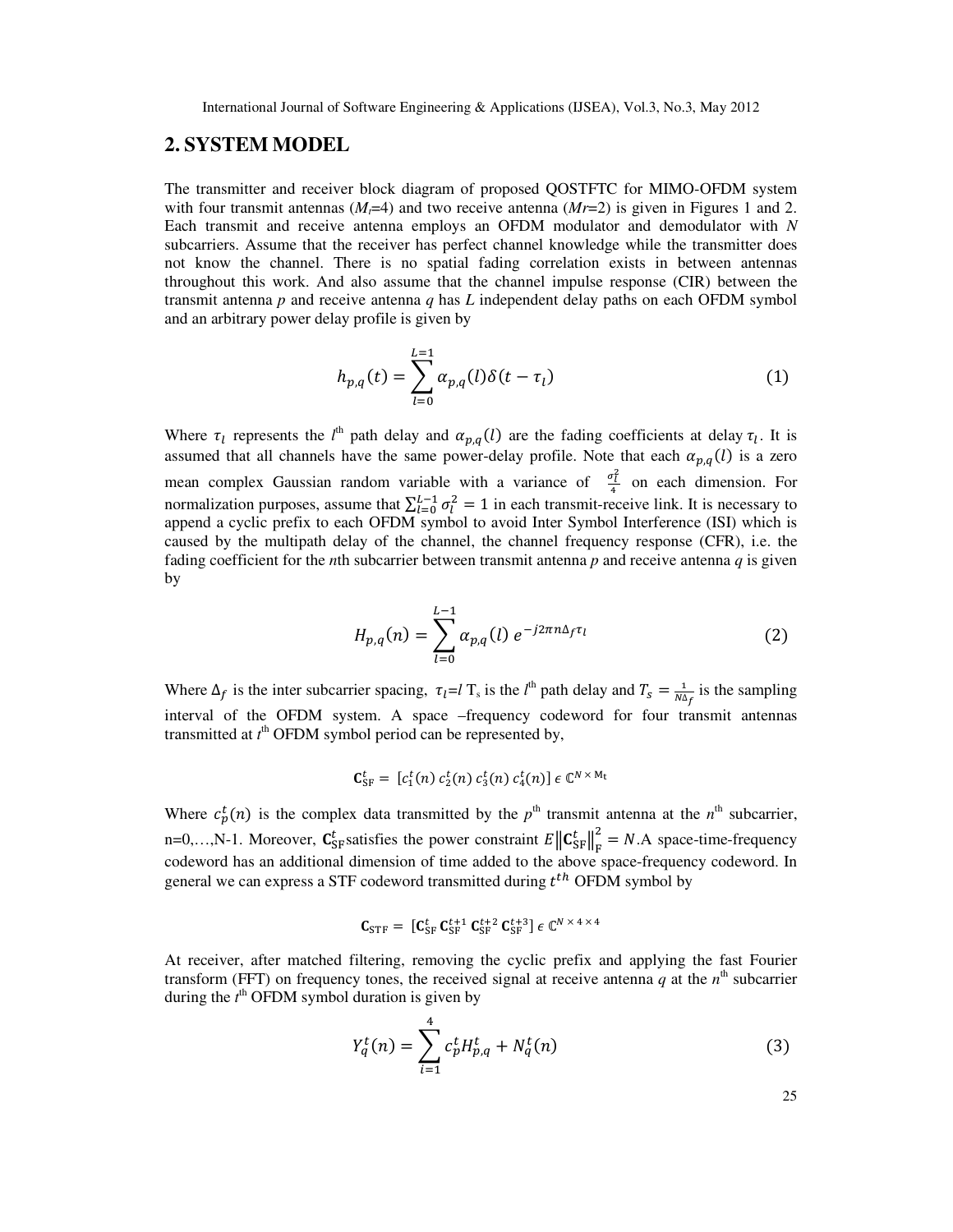Where  $q=1,...,M_r$ , and  $N_q^t(n)$  is a zero mean circularly symmetric Gaussian noise term, with zero-mean and variance  $N_o$  at  $t^h$  symbol period.

# **3. DESIGN CRITERIA**

In this section, Discuss the design criteria for the proposed Quasi-Orthogonal Space-Time-Frequency Trellis codes (QOSTFTCs) according to the criteria derived in [18], [17] with appropriate adjustment. Let *Z* be the frame length and  $C^z$  be the branch output at the  $z^{\text{th}}$  coding step of the trellis encoder. Here the fading is quasi-static over four OFDM symbols, i.e. *R*=1.Let us consider that  $C^z$  is a QOSTB codeword in [11] for four complex symbols  $c_1$   $c_2$   $c_3$   $c_4$ .

Also, let  $\bar{C} = \begin{bmatrix} c_1 & c_2 \\ -c_2^* & c_1^* \\ -c_2^* & -c_2^* \end{bmatrix}$  $c_2$   $c_3$ <br> $c_1^*$  -c  $\begin{matrix} c_3 & c_4 \\ -c_4^* & c_3^* \end{matrix}$  $\mathbf{c}_3^*$  $-c_3^*$  $\mathbf{c}_4$  $-c_4^*$  $-c_3$  $\mathbf{c}_1^*$  $-\mathbf{c}_2$  $\mathbf{c}_2^*$  $\mathbf{c}_1$ be the transmitted coded sequence such that, at the first

symbol period, the OFDM symbol  $\mathbf{c}_1 = (c_1^1 c_1^2 c_1^3 c_1^4 \dots c_1^2)^T$  is transmitted from the first antenna, the symbol sent to the second antenna is  $\mathbf{c}_2 = (c_2^1 c_2^2 c_2^3 c_2^4 \dots c_2^2)^T$ , the symbol sent to third antenna is  $\mathbf{c}_3 = (c_3^1 c_3^2 c_3^3 c_3^4 \dots c_3^2)^T$  , and the symbol sent to the fourth antenna is  $\mathbf{c}_4 =$  $(c_4^1c_4^2c_4^2c_4^4...c_4^2)^T$ . In the second symbol period, the OFDM symbol  $-c_2^*$  is transmitted from the first antenna, the symbol transmitted from the second antenna is  $c_1^*$ , the symbol transmitted from the third antenna is  $-c_4$ , and the symbol transmitted from the fourth antenna is  $c_3^*$ . In the third symbol period, the OFDM symbol  $-c_3^*$  is transmitted from the first antenna, the symbol transmitted from the second antenna is  $-c_4$ , the symbol transmitted from the third antenna is  $c_1^*$ , and the symbol transmitted from the fourth antenna is  $c_2^*$ . In the fourth symbol period, the OFDM symbol  $c_4$  is transmitted from the first antenna, the symbol transmitted from the second antenna is  $-c_3$ ,the symbol transmitted from the third antenna is  $-c_2$ ,and the symbol transmitted from the fourth antenna is  $C_1$ . At the receiver a maximum likelihood decoder might decide erroneously in favour of the coded sequence.

$$
\mathbf{\bar{E}} = \begin{bmatrix} \mathbf{e}_1 & \mathbf{e}_2 & \mathbf{e}_3 & \mathbf{e}_4 \\ -\mathbf{e}_2^* & \mathbf{e}_1^* & -\mathbf{e}_4^* & \mathbf{e}_3^* \\ -\mathbf{e}_3^* & -\mathbf{e}_4^* & \mathbf{e}_1^* & \mathbf{e}_2^* \\ \mathbf{e}_4 & -\mathbf{e}_3 & -\mathbf{e}_2 & \mathbf{e}_1 \end{bmatrix}.
$$

#### **3.1. Diversity**

The diversity order varies from  $rM_r$  to  $\delta_H M_r$ , when the branch output is a symbol vector, as derived in [18], where  $r$  and  $\delta_H$  are the minimum rank and minimum symbol Hamming distance over all pairs of distinct coded sequence, respectively. Moreover, in order to achieve the maximum diversity  $(M_t M_r L)$ , it is necessary condition that  $\delta_H \geq M_t L$ . Let  $\mathbf{D}^z = \mathbf{C}^z - \mathbf{E}^z$  be a branch difference matrix between  $\mathbb{C}^z$  and  $\mathbb{E}^z$ , where  $\mathbb{C}^z$  and  $\mathbb{E}^z$  denote the  $z^{\text{th}}$  codeword in coded sequence **C** and **E**, respectively. A codeword distance matrix is defined as  $A^z = (D^z)^H D^z$ . Next we define  $\rho(\overline{C}, \overline{E})$  as the set of instances  $1 \le z \le Z$  at which  $C^z = E^z$  and  $\delta_H$  as the number of elements in  $\rho(\overline{C}, \overline{E})$ . If  $A^z$  is a rank-four matrix for all  $z \in \rho(\overline{C}, \overline{E})$ , it can be shown that the diversity ranges from  $4M_r$  to  $4M_r \delta_H$ , and the maximum achievable diversity order of the proposed QOSTFTCs is  $4M_r$ . *min* ( $\delta_H$ , L) over any Frequency Selective Channel (FSC) with four transmit antennas and *L* independent taps.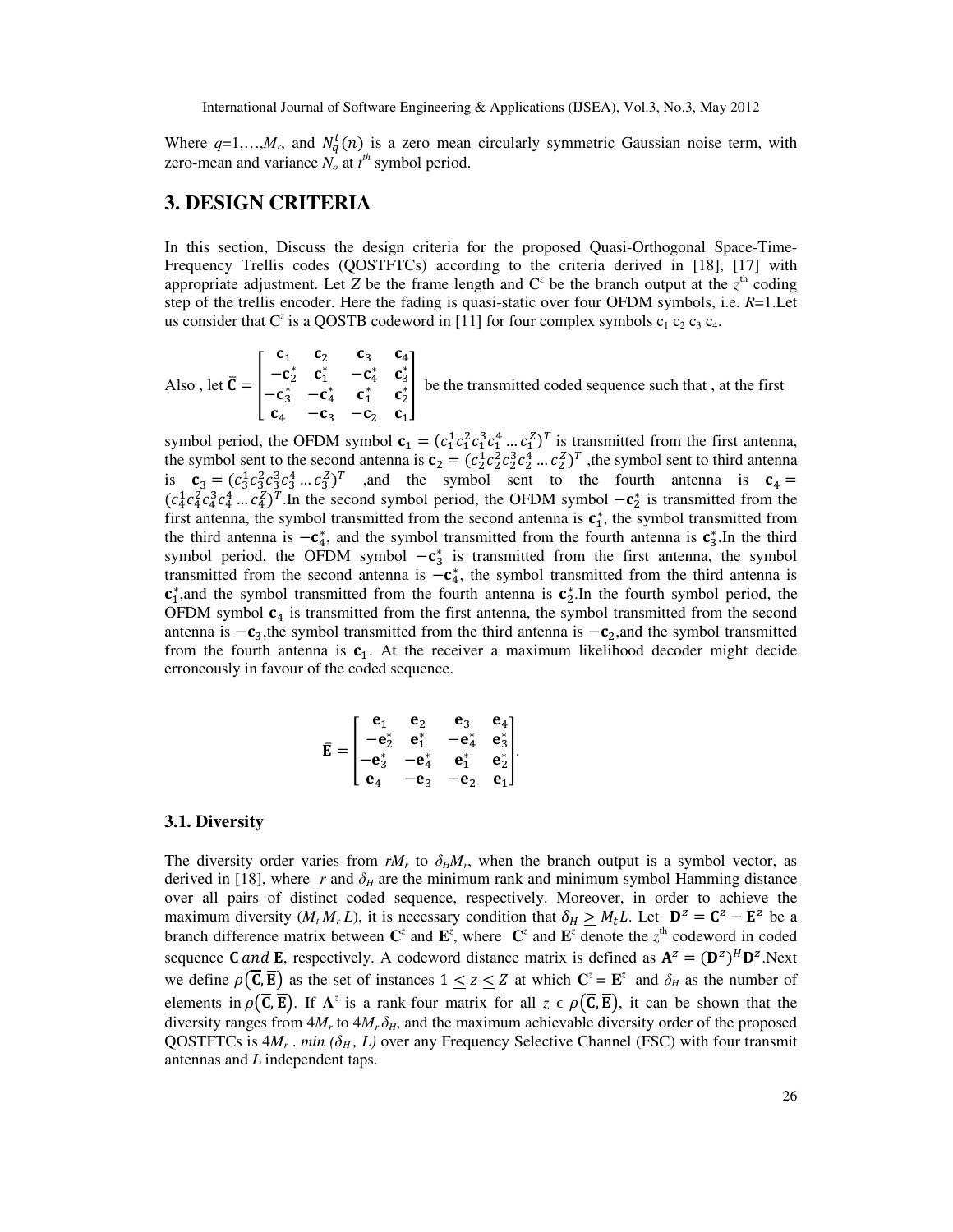## **3.2. Coding Gain distance**

To maximize the coding gain the distance criterion derived in [18] can be rewritten as the maximization of the minimum product of the coding gain distance  $\mathcal{C}GD = \det(\sum_{z} \mathbf{A}^z)$  and the modified product distance  $MPD = \prod_z (1 + ||D^z||_F^2)$ , where  $z \in \rho(C, E)$  as given in [17].

#### **3.3. Optimal Rotation Angle**

The Optimum rotation angle,  $\phi$  are determined such that the coding gain is maximized and achieves full diversity and has pairwise maximum likelihood decoding. Based on [15] the optimum rotation angle for this code, for MPSK constellation is  $\pi/M$  (for M even) and  $\pi/2$  (for M odd).

Consequently, the following design steps are proposed:

- a) Perform set partitioning for the available codewords. The set partitioning metric is the product *CGD. MPD* over all possible pairs of distinct codewords.
- b) Expand the available codewords constellation as necessary to design full-rate QOSTFTCs.
- c) Codewords that do not belong to the same codewords constellation are assigned to different states. Assign codewords diverging (or merging to) into a state such that  $A^z$  must have full rank, and all pairs of codewords diverging from or merging to a state must be separated by the largest product *CGD.MPD*.
- d) In order to achieve the multipath diversity provided by the channel  $\delta_H \geq L$  must be satisfied. It can be shown that the coding gain will increase when  $\delta_H$  is increased.

Note that the design criteria of proposed code do not need any knowledge of the channel delay profiles. In order to eliminate the dependence on the channel delay profiles, it is common to use an interleaver between a trellis encoder and an OFDM modulator to achieve reasonable robust code performance [4].

# **4.QOSTFT CODES: STRUCTURE AND DESIGN**

In the section, a code has been proposed using the above design criteria, to achieve rate-one, high coding gain, multipath diversity and receive diversity.

## **4.1. Quasi-Orthogonal STF Block codes**

Consider a multipath channel described in system model where  $M_t = 4$  transmit antennas. Assume a temporal diversity of *R* is desired; therefore we spread our codeword across *R* OFDM symbol durations. We choose a generalized QOSTBC code given by [19], corresponding to 4*LR* transmit antennas to build our QOSTF code. The codeword transmitted during the  $t<sup>th</sup>$  OFDM symbol duration is given by

$$
\mathbf{C}_{STF}^t = \left[\mathbf{G}_t^1 \mathbf{G}_t^2 \mathbf{G}_t^3 \mathbf{G}_t^4 \mathbf{G}_t^4 \dots \mathbf{G}_t^{m} \dots \right]^T \in \mathbb{C}^{N \times 4}
$$
 (4)

Where  $t \in \{1, ..., R\}$  and for a block index of  $m \in \{1, ..., \frac{N}{4l}\}$  $\left\{\frac{N}{4L}\right\}$ , and we rearrange  $G_t^m$  in [15] with appropriate adjustments. In general, for larger temporal diversity advantage *R*, one can spread the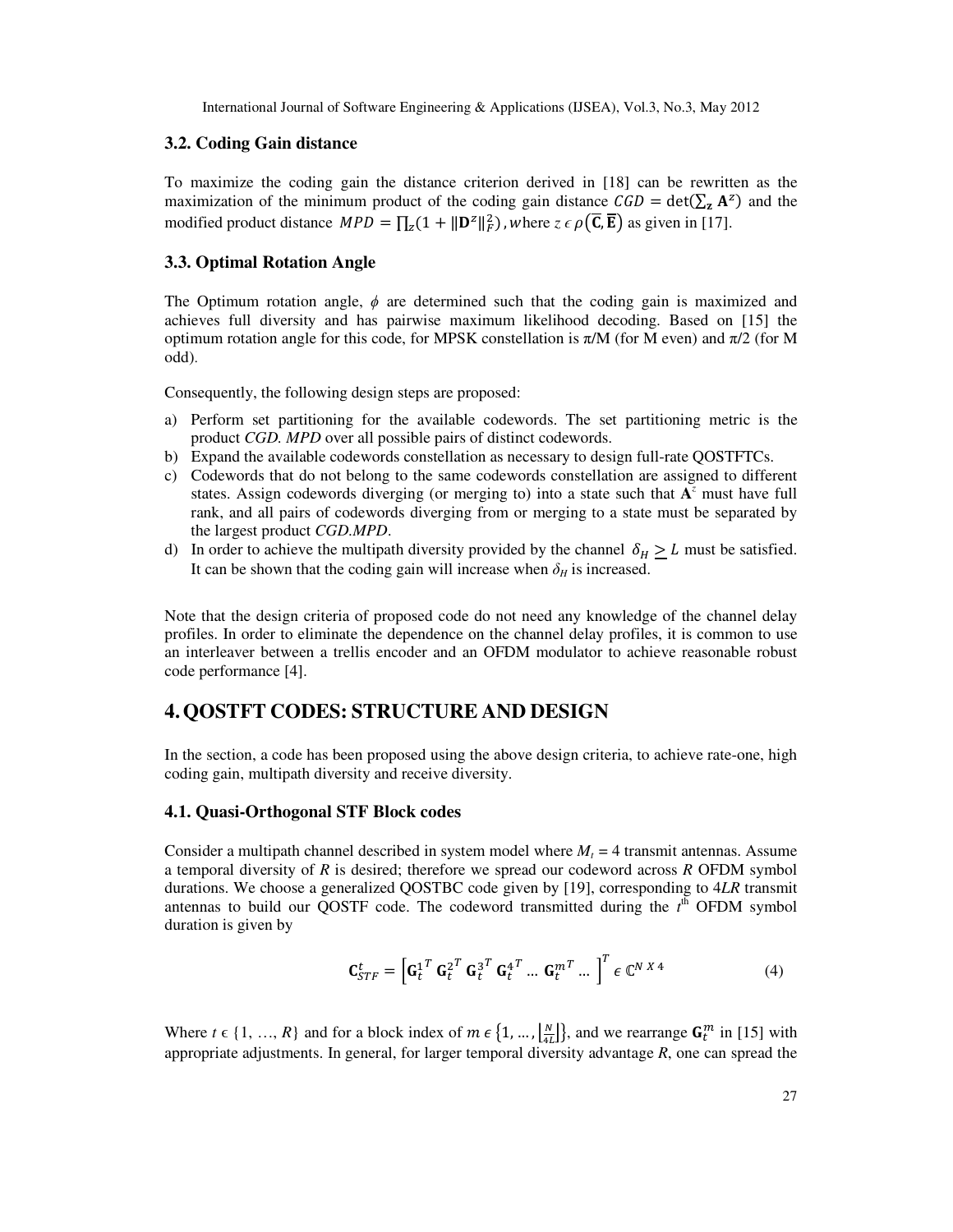codewords across an arbitrary number of OFDM blocks but there is a delay of *R* OFDM symbols associated with the decoding process.

#### **4.2. Quasi-Orthogonal STF Trellis codes**

We propose a high-coding gain QOSTFTCs for four transmit antennas. For the system with a large number of transmit antennas and/or high order constellation modulation, it is very difficult to prevent parallel trellis transitions from happening.

#### **4.2.1. Codeword structure**

Let us assume a 4-ray channel model, Then, we rearrange the general class of OOSTFTCs given by [17] in the codeword matrix is

$$
G^{z} = \frac{1}{\sqrt{4}} \begin{pmatrix} x_{1} + \tilde{x}_{5} & x_{2} + \tilde{x}_{6} & x_{3} + \tilde{x}_{7} & x_{4} + \tilde{x}_{8} \\ -(x_{2} + \tilde{x}_{6})^{*} & (x_{1} + \tilde{x}_{5})^{*} & -(x_{4} + \tilde{x}_{8})^{*} & (x_{3} + \tilde{x}_{7})^{*} \\ -(x_{3} + \tilde{x}_{7})^{*} & -(x_{4} + \tilde{x}_{8})^{*} & (x_{1} + \tilde{x}_{5})^{*} & (x_{2} + \tilde{x}_{6})^{*} \\ x_{4} + \tilde{x}_{8} & -(x_{3} + \tilde{x}_{7}) & -(x_{2} + \tilde{x}_{6}) & (x_{1} + \tilde{x}_{5}) \\ x_{1} - \tilde{x}_{5} & x_{2} - \tilde{x}_{6} & x_{3} - \tilde{x}_{7} & x_{4} - \tilde{x}_{8} \\ -(x_{2} - \tilde{x}_{6})^{*} & (x_{1} - \tilde{x}_{5})^{*} & -(x_{4} - \tilde{x}_{8})^{*} & (x_{3} - \tilde{x}_{7})^{*} \\ - (x_{3} - \tilde{x}_{7})^{*} & -(x_{4} - \tilde{x}_{8})^{*} & (x_{1} - \tilde{x}_{5})^{*} & (x_{2} - \tilde{x}_{6})^{*} \\ x_{4} - \tilde{x}_{8} & -(x_{3} - \tilde{x}_{7}) & -(x_{2} - \tilde{x}_{6}) & (x_{1} - \tilde{x}_{5}) \end{pmatrix}
$$

Where space goes horizontally,  $\{x_1, x_2, x_3, x_4\}$  belong to a M-PSK constellation *A* and $\{\tilde{x}_5, \tilde{x}_6, \tilde{x}_7, \tilde{x}_8\}$  belong to the rotated constellation  $Ae^{j\phi}$ . The optimum rotation is  $\phi = \pi / M$ since it provides the maximum coding gain for the code in [17].

#### **4.2.2. Set partitioning**

Let  $\mathbf{G}_1^z(x_1, x_2, x_3, x_4, \tilde{x}_5, \tilde{x}_6, \tilde{x}_7, \tilde{x}_8)$  and  $\mathbf{G}_2^z(y_1, y_2, y_3, y_4, \tilde{y}_5, y_6, \tilde{y}_7, \tilde{y}_8)$  be the two codewords as defined in [16] and [17], full diversity is achieved if the CGD given as  $CGD(G_1^z, G_2^z)$  = 1  $\frac{1}{8} \left[ \sum_{p=1}^{4} |(x_p - y_p) + (\tilde{x}_{p+4} - \tilde{y}_{p+4})|^2 + |(x_p - y_p) - (\tilde{x}_{p+4} - \tilde{y}_{p+4})|^2 \right]^2$  is not zero. Furthermore, the minimal product *CGD. MPD* between codewords at each level of an optimal set partitioning must be maximum. We use the set partitioning given in [17] [16] with proper modification.

#### **4.2.3. QOSTF Trellis code design**

Due to symmetry, if  $(x_1, x_2, x_3, x_4) \in Ae^{j\phi}$  and  $(\tilde{x}_5, \tilde{x}_6, \tilde{x}_7, \tilde{x}_8) \in A$  in the codeword structure results in a code with similar properties and the full diversity is still achieved. This will give us a new degree of freedom and additional constellation matrices to pick from. In order to expand the constellation of matrices, let  $\phi_1$ ,  $\phi_2$ ,  $\phi_3$  and  $\phi_4$  be the rotation angles for the symbols  $\{x_1, x_2, x_3, x_4\}$ and $\{\tilde{x}_5, \tilde{x}_6, \tilde{x}_7, \tilde{x}_8\}$ , respectively. Then we set  $\left(\phi_1 = 0, \phi_2 = 0, \phi_3 = \frac{\pi}{4}\right)$  $\frac{\pi}{4}$ ,  $\phi_4 = \frac{\pi}{4}$  $\frac{\pi}{4}$ ) or  $\left(\phi_1 = \frac{\pi}{4}\right)$  $\frac{1}{4}$ ,  $\phi_2 = \frac{\pi}{4}$ ,  $\phi_3 = 0$ ,  $\phi_4 = 0$ ) with QPSK. We use a similar systematic design method given in [17] with proper modifications to assign the subsets in the proposed 4-state QOSTFTC.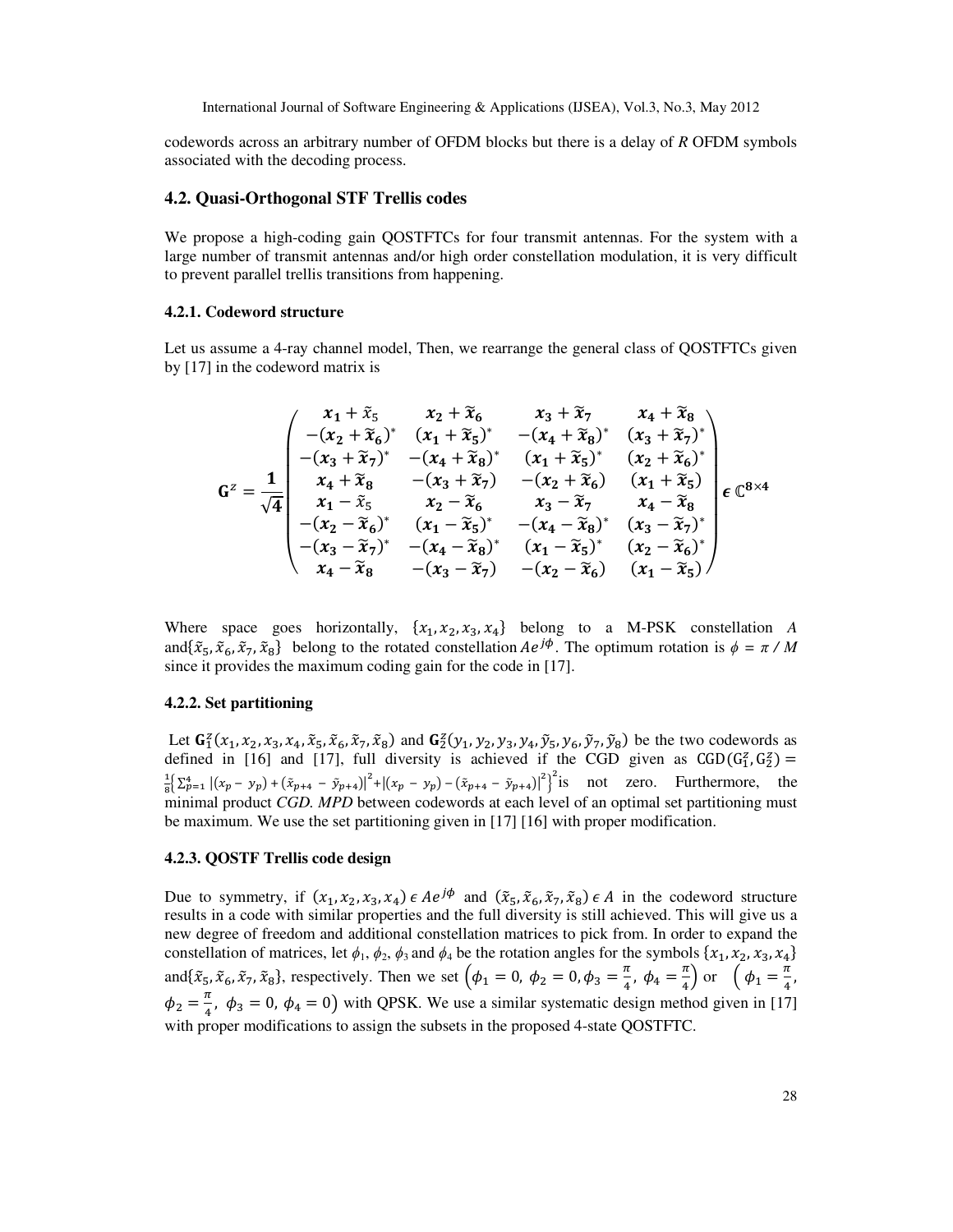### **4.3. QOSTFT code design for receive diversity**

The Orthogonality of the subspaces of the generator matrix results in the possibility of decoding pairs of symbols independently. To simplify the complexity of decoding process by combining the set partitioning and separate decoding of the inner QOSTFTCs; furthermore it allows pairwise Maximum Likelihood (ML) decoding using the Viterbi algorithm. The receiver block diagram of proposed QOSTFTCs is shown in the Figure 2. We have  $M_r = 2$  receive antennas, so we can use Maximum Ratio Combining (MRC) for the ML decoding with more than one receive antenna. Therefore we can write the cost function for only one receive antenna and add the correct summation in front of it to achieve the ML decoding for the general case of  $M<sub>r</sub>$  receive antennas as given in [20], we call this maximum ratio combining. Because of using two receive antennas, it can be shown that the diversity ranges from 8 to 8  $\delta_H$  and the maximum achievable diversity order of the proposed QOSTFTCs is  $8 \times min(\delta_H, L)$  over any FSC with four transmit; two receive antennas and *L* independent paths. Also provides array gain where the receiver has perfect channel knowledge.

# **5. SIMULATION RESULTS**

In addition to theoretical analysis, we present simulation to investigate the performance of our designs in a MIMO-OFDM system equipped with  $(M<sub>i</sub>=4)$  four transmit antennas and  $(M<sub>i</sub>=1,2)$ one and two receive antennas; each OFDM modulator utilizes 64 subcarriers with a total bandwidth of 1MHz,and the cyclic prefix length is long enough to combat ISI. We assume that the average symbol power per transmit antenna is  $E_s = \frac{1}{M}$  $\frac{1}{M_T}$  and the noise variance is  $\frac{1}{SN}$  $\frac{1}{SNR}$ . Assume that the channel is quasi-static over four symbol periods (a frame) and changes independently for each frame. The performance curves are described by means of frame error rate (FER) versus the receive SNR with a QPSK constellation. The proposed schemes are compared with the system using quasi-orthogonal space-time-frequency block (QOSTFBC) code) with two transmit antennas  $(M_1=2)$  presented in [17]. In order to observe the robustness of the proposed QOSTFTCs, a random interleaver is not applied. It can be seen from the slopes of the performance curves in Figure 3, that the proposed QOSTFBC for  $(M_1=4, M_1=1)$  antennas achieves full diversity order of 4 and outperforms the QOSTFBC in [17] by almost 4 dB. We can see from the FER curves in Figure 4, that because of the trellis encoding, the 4-state QOSTFTC achieves an additional coding gain of 3.6 dB despite of parallel transitions in the trellis structure for MIMO-OFDM system using (*Mt=*4*, Mr=*1) antennas. In Figure 5, the proposed 4-state QOSTFTC for  $(M_t=4,M_t=1)$  antennas outperforms the 16-state QOSTFTC for  $(M_t=2,M_t=1)$  antennas in [17] by 3.6 dB, and acheives high coding gain with reduced number of trellis states. In Figure 6, the performance of proposed OOSTFB code and OOSTFT code using  $(M<sub>i</sub>=4, M<sub>i</sub>=1)$  antennas is compared with proposed QOSTFB code and QOSTFT code using  $(M<sub>t</sub>=4, M<sub>t</sub>=2)$  antennas. It can be seen from the slopes of the performance curves in Figure 6, at a FER of  $10^{-2}$  the QOSTFB code for two receive antenna  $(M<sub>r</sub>=2)$  outperforms the QOSTFB code for one receive antenna  $(M<sub>r</sub>=1)$  by 4.6 dB, and QOSTFT code for two receive antennas  $(M<sub>r</sub>=2)$  ouperforms the QOSTFT code for one receive antenna ( $M_r=1$ ) by 4 dB at a FER of 10<sup>-3</sup>, so the codes for two receive antennas acheives array gain and receive diversity in addition to transmit diversity, and the diversity order of 8. All of these observations are consistent with the properties of our proposed codes discussed in Section 4.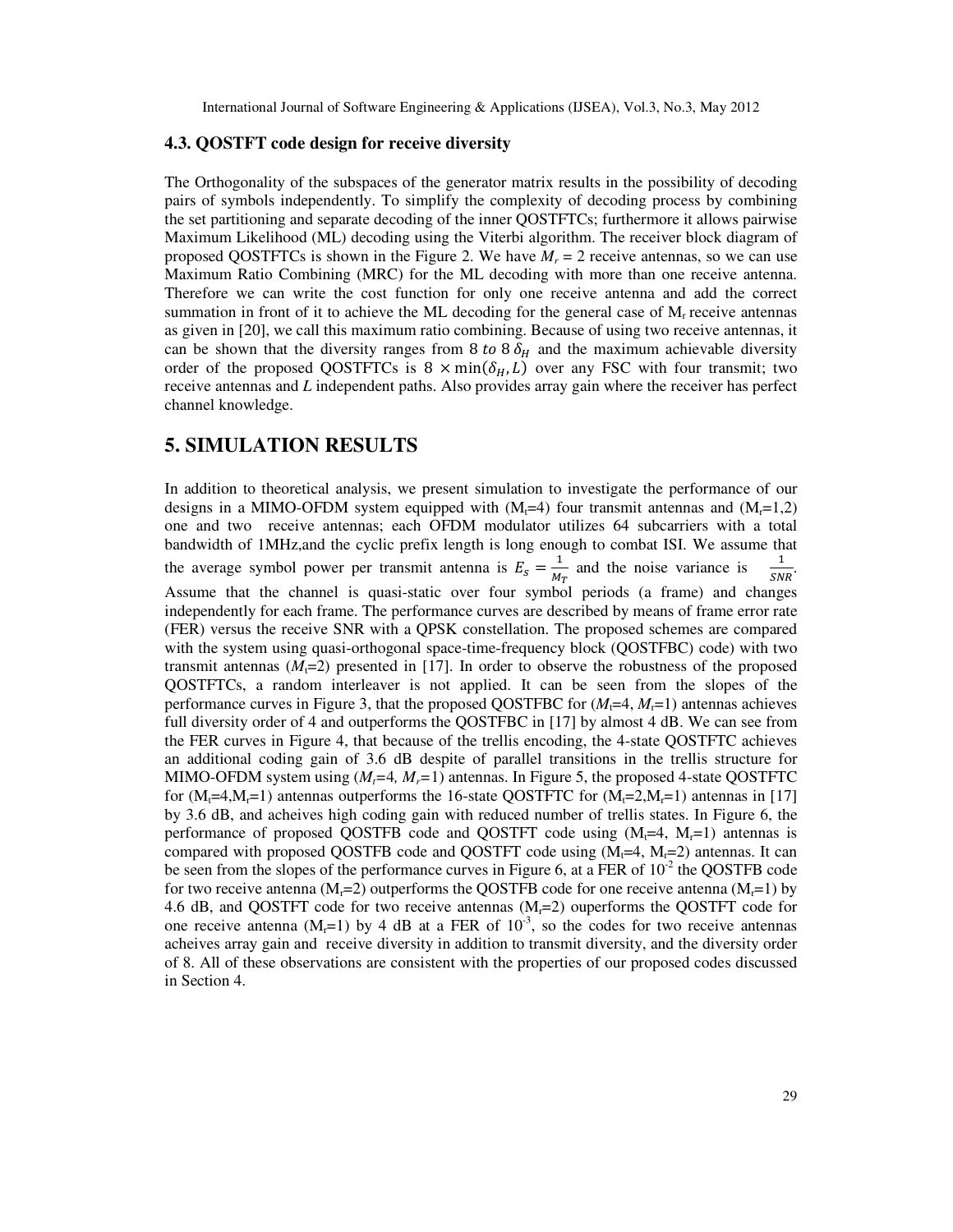





Figure 4. Performance of QOSTFTC with QOSTFBC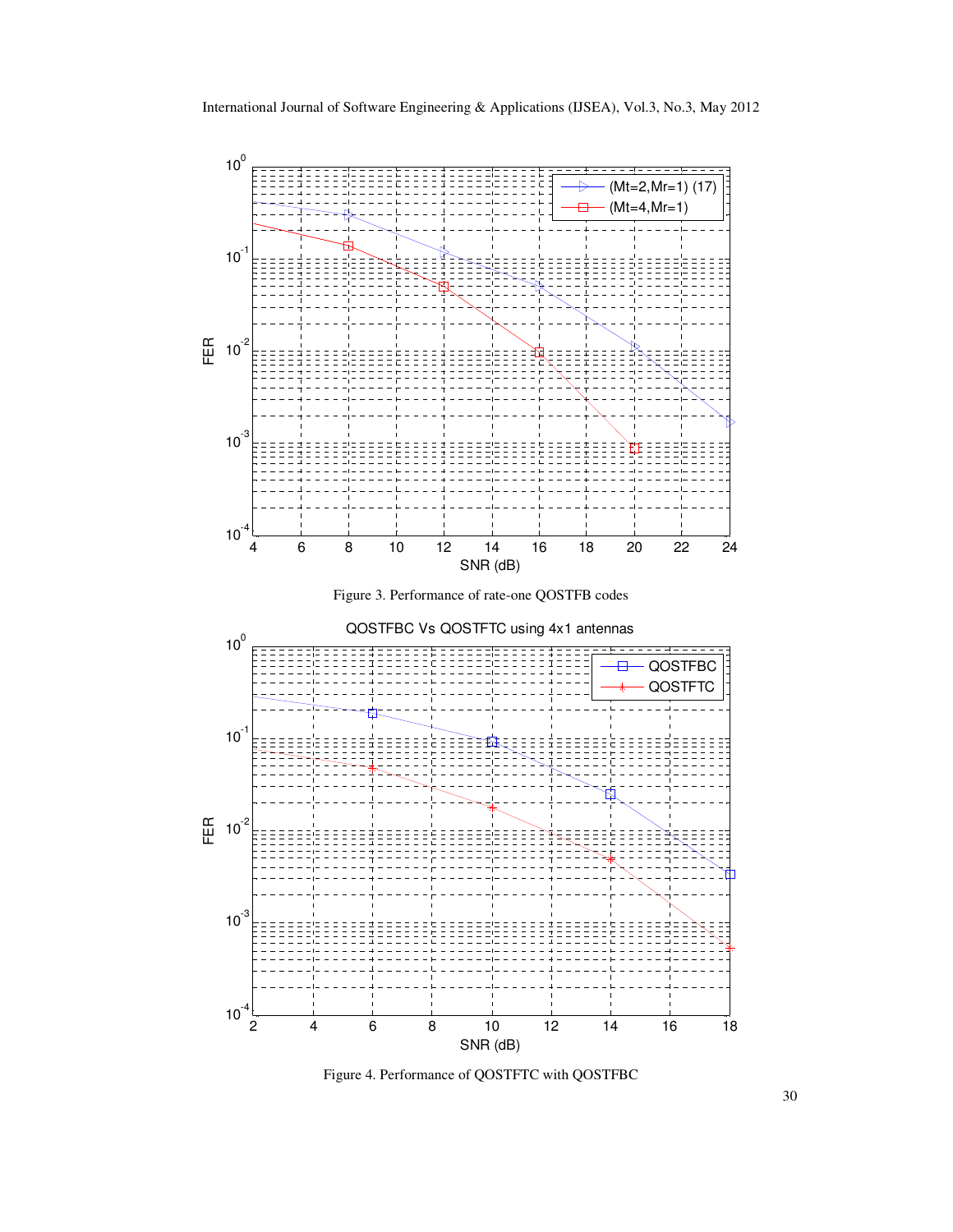

Figure 5.Performance of 4-stateQOSTFTC with 16-state QOSTFTC



Figure 6. Performance of QOSTFBC and QOSTFTC using receive diversity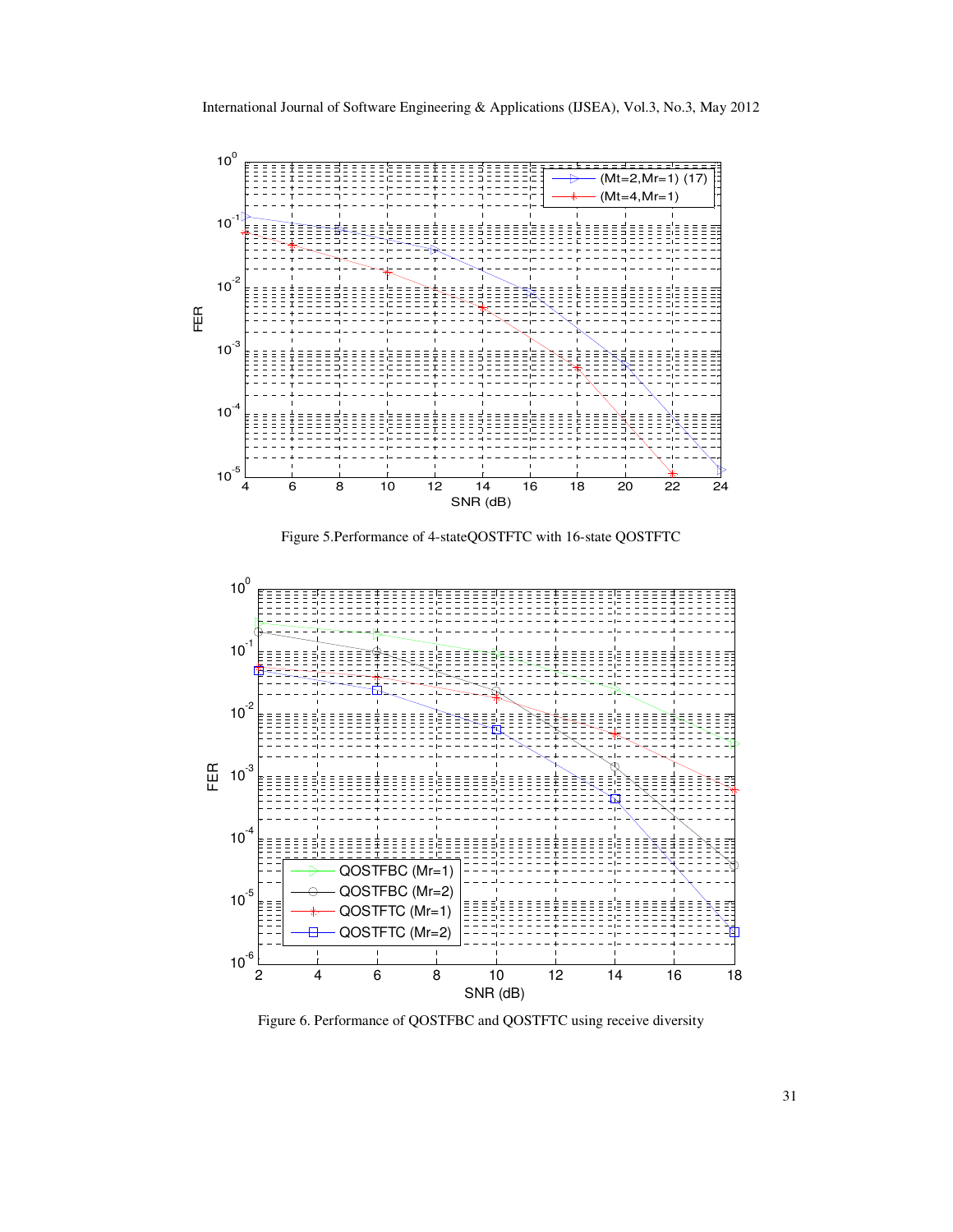## **6. CONCLUSIONS**

In this paper, we have carried out a design of rate-one, high-coding gain QOSTFTCs for MIMO-OFDM systems for four transmit and two receive antennas under a frequency selective fading channel. The proposed QOSTFTCs provides array gain, receive diversity in addition to multipath diversity and transmit diversity. Furthermore, as simulation suggest, without applying a channel interleaving strategy, our proposed QOSTFTCs outperforms the best available space-timefrequency trellis code in the literature. If the channel is quasi-static over four adjacent OFDM symbols, i.e. the channel stays constant for four adjacent OFDM symbols, there are no temporal diversity gains offered by the channel, and there is a delay of four OFDM symbols associated with the decoding procedure in all cases. However, the decoding complexity of the proposed QOSTFTCs is reduced.In order to achieve full diversity order offered by the channel, QOSTFTCs with larger  $\delta_{\rm H}$  are required. Note that we consider  $L=8$  for the proposed designs, but it is straightforward to design similar codes for more than eight taps.

## **REFERENCES**

- [1] W.Su, Z. Safar, and K. Liu, "Towards maximum acheivable diversity in space, time, and frequency: performance analysis and code design," IEEE Trans. Wireless Commun., vol. 4, pp. 1847-1857, july 2005.
- [2] D.Agrawal, V. Tarokh, A. Naguib, and N. Seshadri, "space-time-coded OFDM for high data rate wireless communication over wideband channels," in proc. IEEE Veh. Technol. Conf., May 1998, vol. 3, pp. 2232-2236.
- [3] Y. Gong and K. B. Letaief, "An efficient space-frequency coded OFDM system for broadband wireless communications," IEEE Trans. Commun., vol. 51, no. 11, pp. 2019-2029, Nov. 2003.
- [4] B. Lu and X. Wang, "A space-time trellis code design method for OFDM systems," Wireless Personal Commun., vol. 24, no. 3, pp. 403-418, 2003.
- [5] Z. Liu, Y. Xin, and G. Giannakis, "space-time-frquency coded OFDM over frequency-selective fading channels," IEEE Trans. Signal Process., vol. 50, no. 10, pp. 2465-2476, oct 2002.
- [6] K. Aksoy and U. Aygolu, "super-orthogonal space-time-frequency trellis coded OFDM," IET Commun., vol.1, no. 3, pp. 317-324,june 2007.
- [7] S. Alamouti, "A simple transmit diversity scheme for wireless communications," IEEE J. Sel. Areas Commun., vol. 16, no.8, pp. 1451-1458, Oct 1998.
- [8] H. Jafakani, "A quasi-orthogonal space-time block codes," IEEE Trans. Commun., vol. 49, no.1, Jan. 2001.
- [9] O. Tirkkonen, A. Boariu, and A. Hottinen, "Minimal non-orthogonality rate 1 space-time block code for 3+ Tx antennas," in Proc. International Symp. On Spread Spectrum Techniques and Applications, vol. 2, pp. 429-432, Sept. 2000.
- [10] O. Tirkkonen, "Optimizing space-time block codes by constellation rotations," in Proc. Finnish Wireless Commun. Workshop,. vol. 1, pp.1-6, 2000.
- [11] W. Su and X. Xia,"Quasi-orthogonal space-time block codes with full diversity," in Proc. Global Telecom. Conf., vol. 2, pp. 1098-1102, Nov. 2002.
- [12] D. Wang and X. Xia, "Optimal diveristy product rotations for quasi-orthogonal STBC with MPSK symbols," IEEE Commun. Lett., vol. 9, no. 5, pp. 420-422, May. 2005.
- [13] N. Sharma and C. B. Papadias, "Improved qusi-orthogonal codes through constellation rotation," IEEE Trans. Commun., Oct. 2001.